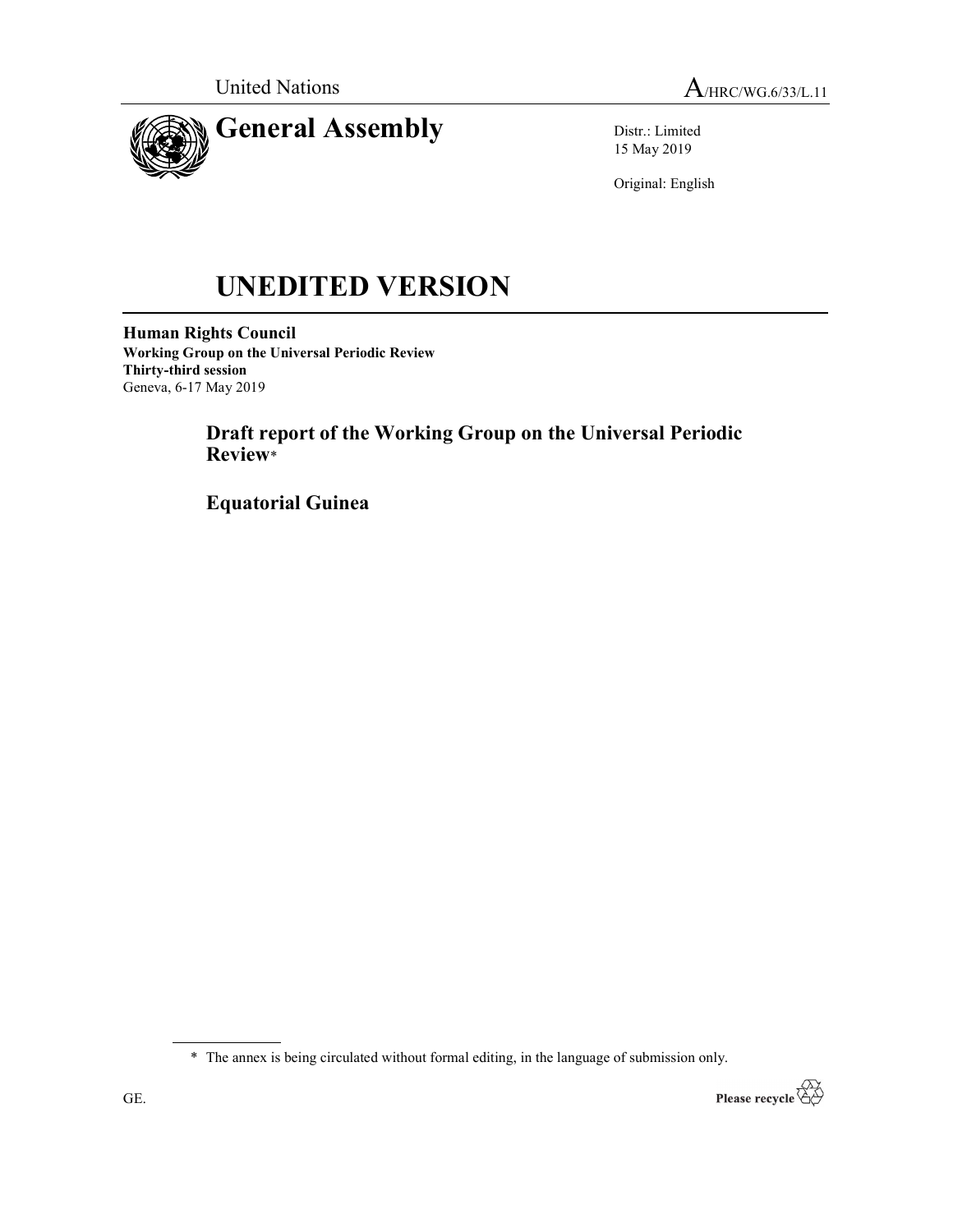## Introduction

1. The Working Group on the Universal Periodic Review, established in accordance with Human Rights Council resolution 5/1, held its thirty-third session from 6 to 17 May 2019. The review of Equatorial Guinea was held at the 12th meeting, on 13 May 2019. The delegation of Equatorial Guinea was headed by Don Alfonso Nsue Mokuy, Third Vice Minister of the Government in charge of Human Rights. At its  $17<sup>th</sup>$  meeting, held on 16 May 2019, the Working Group adopted the report on Equatorial Guinea.

2. On 15 January 2019, the Human Rights Council selected the following group of rapporteurs (troika) to facilitate the review of Equatorial Guinea: Burkina Faso, Iceland and Ukraine.

3. In accordance with paragraph 15 of the annex to Human Rights Council resolution 5/1 and paragraph 5 of the annex to Council resolution 16/21, the following documents were issued for the review of Equatorial Guinea:

 (a) A national report submitted/written presentation made in accordance with paragraph 15 (a) (A/HRC/WG.6/33/GNQ/1);

 (b) A compilation prepared by the Office of the United Nations High Commissioner for Human Rights (OHCHR) in accordance with paragraph 15 (b) (A/HRC/WG.6/33/GNQ/2);

 (c) A summary prepared by OHCHR in accordance with paragraph 15 (c) (A/HRC/WG.6/33/GNQ/3).

4. A list of questions prepared in advance by Belgium, Germany, Portugal, on behalf of the Group of Friends on national implementation, reporting and follow-up, Slovenia, Spain, the United Kingdom of Great Britain and Northern Ireland, the United States of America was transmitted to Equatorial Guinea through the troika. These questions are available on the website of the universal periodic review.

# I. Summary of the proceedings of the review process

[To be completed by 24 May 2019]

#### A. Presentation by the State under review

#### B. Interactive dialogue and responses by the State under review

5. During the interactive dialogue, 82 delegations made statements. Recommendations made during the dialogue are to be found in section II of the present report.

## II. Conclusions and/or recommendations

6. The recommendations formulated during the interactive dialogue/listed below have been examined by Equatorial Guinea and enjoy the support of Equatorial Guinea:

6.1 Ratify other international human rights instruments to which Equatorial Guinea is not yet a party (Senegal);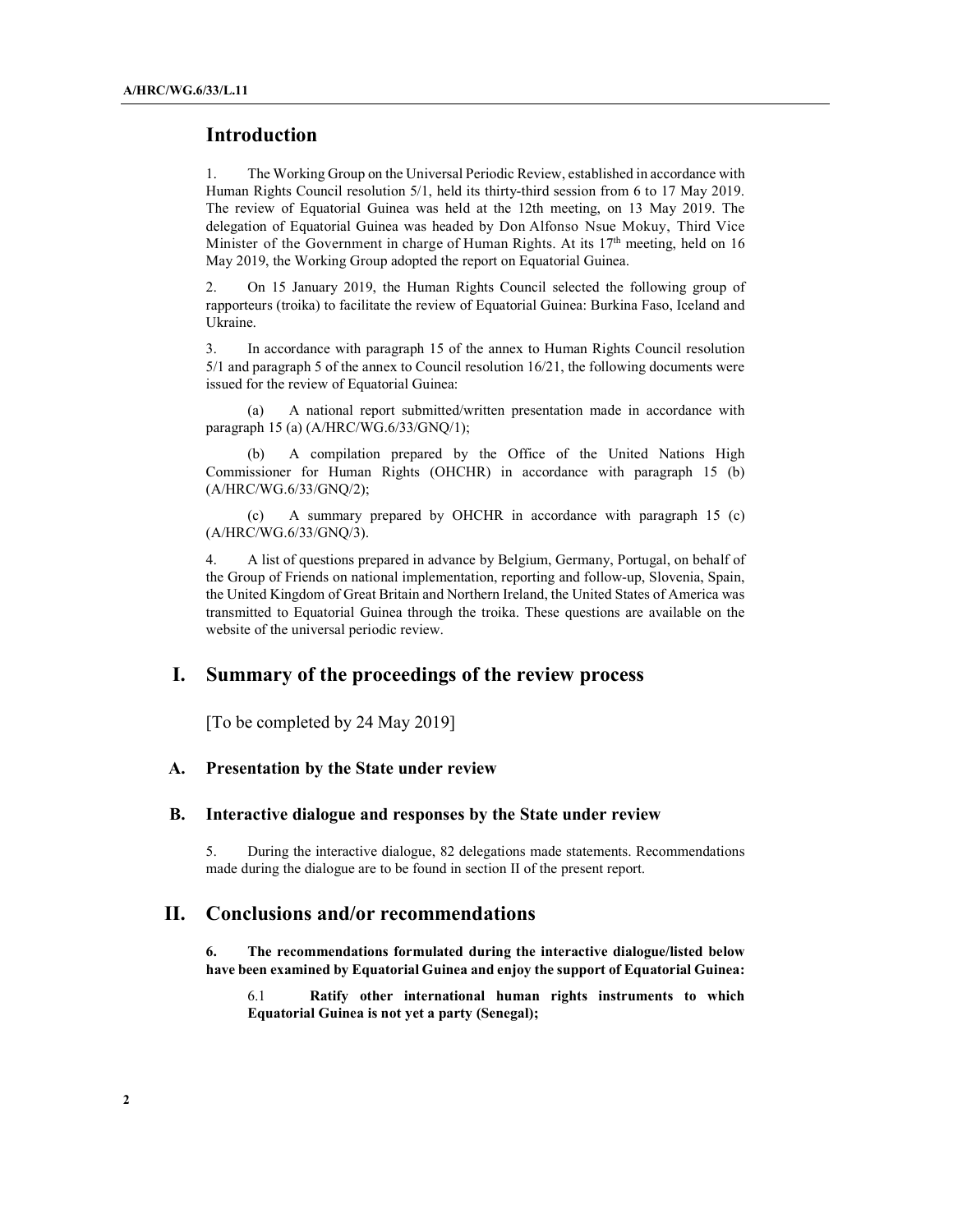6.2 Consider ratifying the International Convention on the Protection of the Rights of All Migrant Workers and Members of Their Families, as a followup to its recommendation 135.18 of the second cycle (Burkina Faso);

6.3 Consider the ratification of the International Convention on the Protection of the Rights of All Migrant Workers and Members of their Families (Philippines);

6.4 Speed up the process of accession to the Second Optional Protocol to the International Covenant on Civil and Political Rights, aiming at the abolition of the death penalty (Mozambique);

6.5 Take the necessary measures to accede to the Second Optional Protocol to the International Covenant on Civil and Political Rights, aiming at the abolition of the death penalty (Timor-Leste);

6.6 Accede to the Second Optional Protocol to the International Covenant on Civil and Political Rights, aiming at the abolition of the death penalty (Ukraine);

6.7 Consider ratifying the Second Optional Protocol to the International Covenant on Civil and Political Rights, aiming at the abolition of the death penalty (Uruguay);

6.8 Ratify the Second Optional Protocol to the International Covenant on Civil and Political Rights, aiming at the abolition of the death penalty (Slovenia); (Montenegro); (Togo); (Brazil); (Angola);

6.9 Ratify and implement the Second Optional Protocol to the International Covenant on Civil and Political Rights, aiming at the abolition of the death penalty (Germany);

6.10 Accede to the Second Optional Protocol to the International Covenant on Civil and Political Rights and take all necessary steps to abolish the death penalty (Australia);

6.11 Follow up the announcement by President Obiang Nguema by acceding to the Second Optional Protocol to the International Covenant on Civil and Political Rights, aiming at the abolition of the death penalty (Belgium);

6.12 Continue its actions and initiatives with a view to acceding to the Second Optional Protocol to the International Covenant on Civil and Political Rights, aiming at the abolition of the death penalty (Benin);

6.13 Put in place a permanent moratorium on executions and to accelerate efforts towards the ratification of the Second Optional Protocol to the International Covenant on Civil and Political Rights, aiming at the abolition of the death penalty (Namibia);

6.14 Continue its efforts in order to abolish the death penalty, through the accession to the Second Optional Protocol to the International Covenant on Civil and Political Rights and maintain temporary amnesty on the application of the death penalty until ratification (Georgia);

6.15 Formally abolish the death penalty and ratify the Second Optional Protocol of the International Covenant on Civil and Political Rights, aiming at the abolition of the death penalty (Rwanda);

6.16 Take concrete steps towards the total abolition of the death penalty and, as a matter of priority, sign and ratify the Second Optional Protocol to the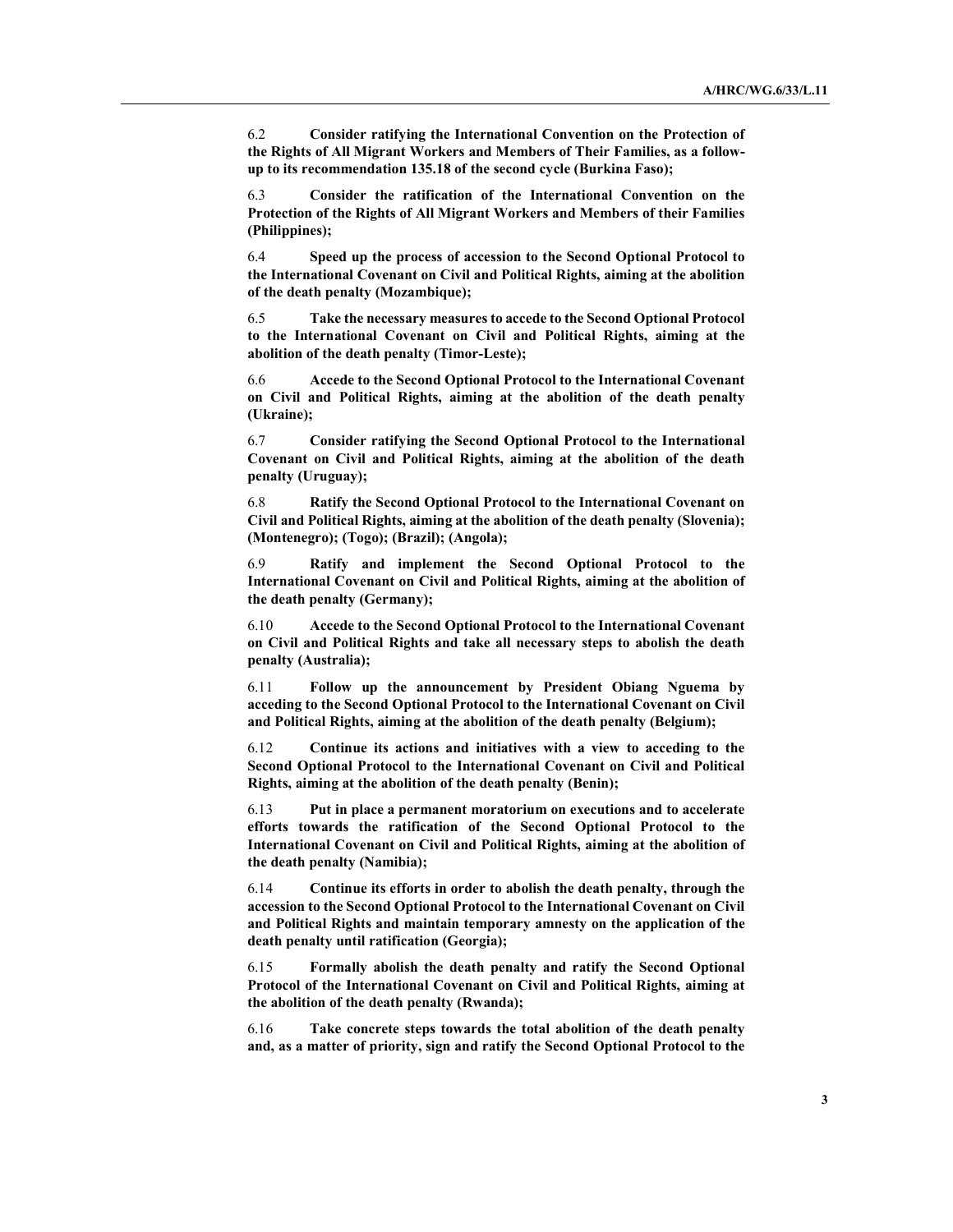International Covenant on Civil and Political Rights, aiming at the abolition of the death penalty (Portugal);

6.17 Sign and ratify the Optional Protocol to the Convention on the Rights of the Child on a communications procedure (Croatia);

6.18 Accede to the UNESCO Convention against Discrimination in Education 1960 (South Africa);

6.19 Ratify the UNESCO Convention against Discrimination in Education 1960 (Madagascar);

6.20 Intensify efforts towards aligning its national legislation with the provisions of the international human rights treaties, to which it is party (Namibia);

6.21 Create a national human rights institution in accordance with the Paris Principles that is completely independent of the Government (Chile);

6.22 Create an independent national human rights institution in line with the Paris Principles (Portugal);

6.23 Establish a national human rights institution in accordance with the Paris Principles that is completely independent of the Government and has adequate funding for its operation (Costa Rica);

6.24 Establish an independent National Human Rights Commission in accordance with the Paris Principles (Senegal);

6.25 Establish a National Human Rights Institution in compliance with the Paris Principles (Ukraine);

6.26 Establish and independent national human rights institution, in accordance with the Paris Principles (Mexico);

6.27 Make progress with human rights institutions by creating an independent National Human Rights Institution in accordance with the Paris Principles (Spain);

6.28 Take measures to guarantee the independence of the National Human Rights Institution in order to be in full compliance with the Paris Principles (Togo);

6.29 Strengthen the prerogatives of the National Human Rights Institution in accordance with Paris Principles (Tunisia);

6.30 Take adequate measures to grant full independence to the National Human Rights Commission and ensure its compliance with the Paris Principles (Chad);

6.31 Continue its efforts to ensure the proper functioning and full independence of the institutions in charge of human rights, in accordance with the Paris Principles (Djibouti);

6.32 Continue its efforts in order to establish an independent national human rights institution in full compliance with the Paris Principles (Georgia);

6.33 Ensure that the national human rights institution functions in line with the Paris Principles and is fully independent of the Government (Maldives);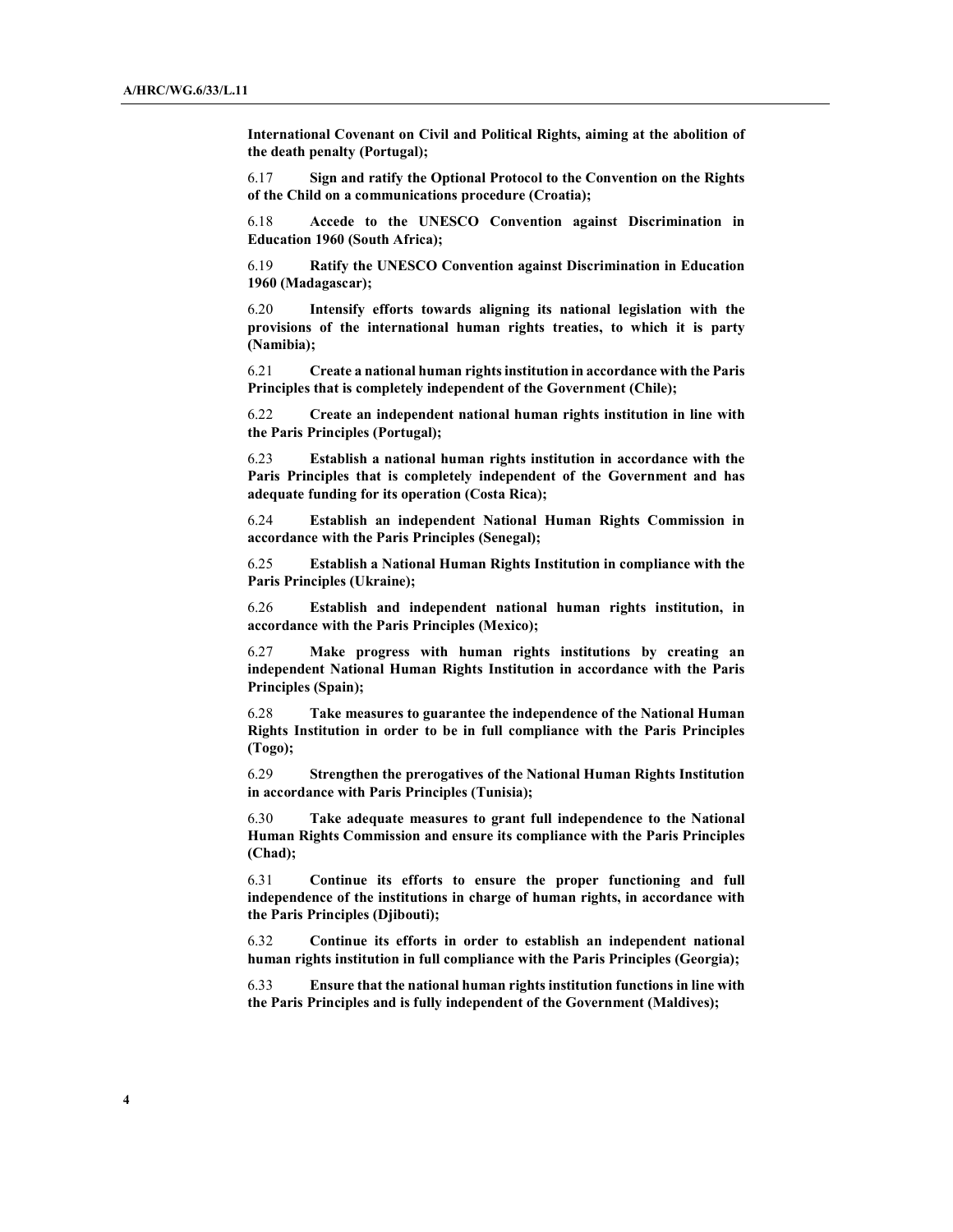6.34 Implement a National Plan for the implementation of the human rights recommendations aligned with the Sustainable Development Goals (SDGs) (Cabo Verde);

6.35 Seek from the Office of the High Commissioner for Human Rights cooperation to establish an inclusive process for the follow-up of recommendations stemming from human rights mechanisms (Paraguay);

6.36 Improve public access to information on laws and policy measures relevant to human rights and national reports to human rights mechanisms and bodies (Republic of Korea);

6.37 Continue taking targeted steps to improve national legislation related to the respect of human rights and freedoms (Russian Federation);

6.38 Revitalize the national statistical system for the availability and use of data, thereby allowing planning, implementation and evaluation with a view to ensuring achievement of the Sustainable Development Goals (Plurinational State of Bolivia);

6.39 Establish a statistical system for data generation (Cabo Verde);

6.40 Continue developing actions that Equatorial Guinea is already implementing geared towards training and awareness raising on human rights for the population (Nicaragua);

6.41 Strengthen the efforts of addressing the social and cultural challenges of respect for human rights (Ethiopia);

6.42 Continue efforts in human rights training and awareness programs (Libya);

6.43 Continue to intensify conduct of awareness-raising, training and capacity building programs on human rights (Philippines);

6.44 Strengthen awareness raising and human rights education (Mauritania);

6.45 Intensify efforts to promote awareness and training in human rights (Qatar);

6.46 Take the necessary political and legislative steps to combat discrimination on the grounds of sexual orientation and gender identity (Dominican Republic);

6.47 Take all measures to combat stigmatization of and discrimination against LGBTI individuals and promote and protect their human rights (Iceland);

6.48 Continue the implementation of the national economic and social plan for 2020 (Sudan);

6.49 Continue to implement the National Economic and Social Development Plan for Horizon 2020 and to promote sustainable economic and social development (China);

6.50 Strengthen further the implementation of the Horizon 2020 Plan particularly in the areas of economic, social and cultural rights (Philippines);

6.51 Continue to intensify its efforts to develop and strengthen the necessary legislative framework to address the cross-sectoral environmental challenges including climate change mitigation and adaptation (Fiji);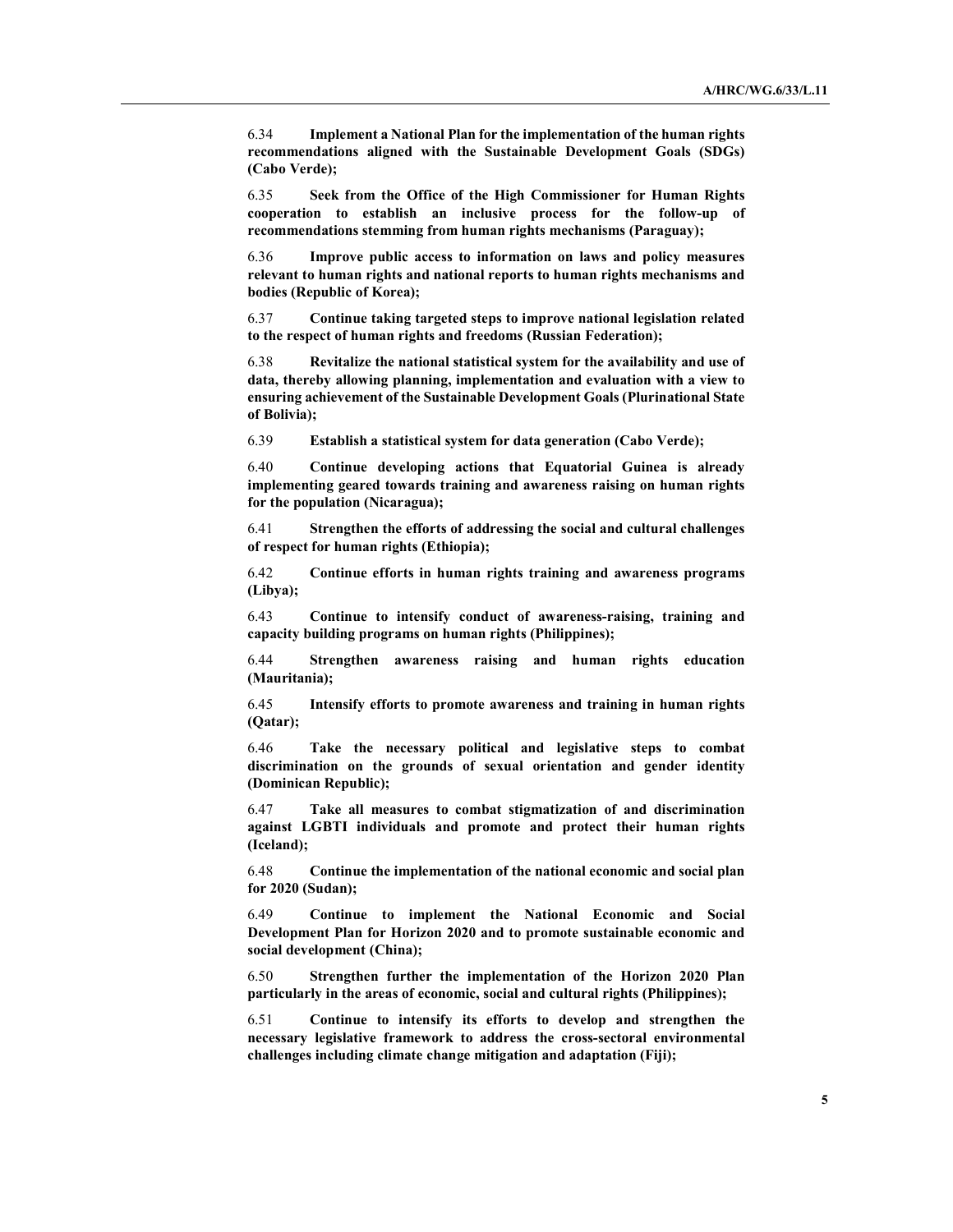6.52 Ensure that women, children, youth, elderly persons, persons with disabilities and indigenous and other marginalized groups effectively participate in the development and implementation of necessary frameworks related to climate change and disaster risk management (Fiji);

6.53 Continue to build institutional capacity, data and knowledge to integrate environment and climate considerations more fully into the national regulatory framework (Fiji);

6.54 Consider abolishing the death penalty (Mozambique);

6.55 Consider the total abolition of the death penalty (Turkey);

6.56 Adopt the necessary measures to repeal the death penalty from its national legislation (Argentina);

6.57 Formally and finally abolish the death penalty (Cabo Verde);

6.58 Abolish the death penalty (Iceland);

6.59 Consider formally abolishing the death penalty (Italy);

6.60 Continue adopting all the necessary measures to eradicate acts of torture committed and ensure that perpetrators are brought to justice (Spain);

6.61 Investigate all allegations of torture and ill-treatment with a view to ensuring full accountability and preventing recurrence (Australia);

6.62 Fully implement Law 6/2006 prohibiting torture and prosecute security staff responsible for violations (Canada);

6.63 Effectively combat impunity, especially for acts of torture and sexual violence, including when these acts are perpetrated by law enforcement agencies (France);

6.64 Ensure that authors of acts of torture perpetrated in police stations and prisons be sanctioned by law and brought to justice (Madagascar);

6.65 Prevent and combat torture after arrest and during interrogations in police stations, and sexual violence against women prisoners and LGBT persons and bring to justice all suspected law enforcement officials who participated in those acts (Montenegro);

6.66 Intensify efforts to improve detention conditions and to reform generally the work of the penitentiary system (Russian Federation);

6.67 Address effectively allegations of political persecutions, arbitrary arrest and the overall conditions that undermine the dignity of persons in detention (Sierra Leone);

6.68 Improve conditions of detention, in particular by allowing all detainees access to a judge and by abolishing all forms of arbitrary and secret detention, as previously recommended (Switzerland);

6.69 Step up its efforts to ensure better prison and detention conditions for persons deprived of their liberty in conjunction with migration proceedings (Burkina Faso);

6.70 Enhance efforts to combat unlawful and arbitrary detention and improve conditions of detention in prisons, including by separating women, men and children (Uganda);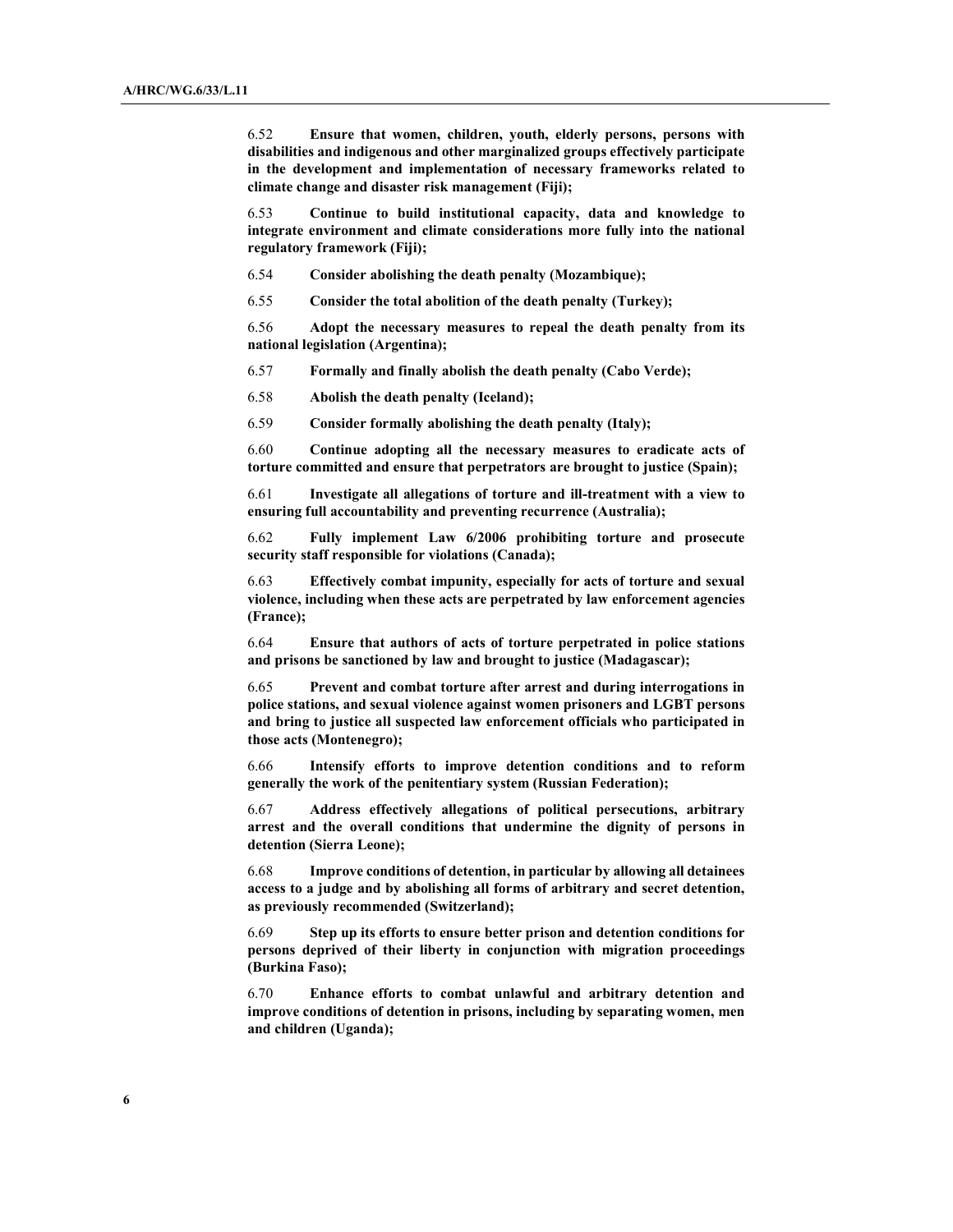6.71 Take concrete measures to ensure respect for the fundamental rights and freedoms of the entire population, especially by investigating and prosecuting those responsible for arbitrary detention, torture, executions and other human rights violations (Argentina);

6.72 Continue efforts undertaken in the area of administration of justice and take additional measures to guarantee the independence and the impartiality of the judiciary (Switzerland);

6.73 Continue efforts to ensure the independence of the judiciary (Dominican Republic);

6.74 Adopt concrete legislative and administrative measures to guarantee the independence of the judiciary, particularly in relation to the executive branch (Brazil);

6.75 Create relevant mechanisms to ensure the independence of the Judiciary in relation to the Executive branch (Costa Rica);

6.76 Pursue efforts to strengthen the independence of the judiciary (Egypt);

6.77 Guarantee the right to a fair trial by ensuring the independence of the judiciary (France);

6.78 Ensure the separation of powers, especially the full independence of the judiciary (Germany);

6.79 Ensure that the independence of the judiciary is fully guaranteed in its legal framework and is in line with the principles of international law (Ireland);

6.80 Ensure the independence of the judiciary and guarantee due process rights of all people, including those in custody (Italy);

6.81 Strengthen the independence of the judiciary so as to ensure that the courts have sufficient guarantees to carry out their work in the best way possible (Mexico);

6.82 Pursue its efforts to efficiently combat corruption (Turkey);

6.83 Continue taking all the necessary measures to guarantee full exercise of freedom of expression, association and peaceful assembly in order to have political pluralism and effective and real freedom of the press (Spain);

6.84 Strengthen its efforts in bringing its laws and practices into line with international standards for press freedom and freedom of expression (Timor-Leste);

6.85 Review national legislation to ensure freedom of expression and press freedom in conformity with international standards (Maldives);

6.86 Introduce a freedom of information law in line with international standards to ensure progress on target 16.10 of the SDGs concerning public access (Ghana);

6.87 Consider introducing a freedom of information law in line with international standards to ensure that SDG target 16.10 is achieved (Haiti);

6.88 Remove all restrictions on journalistic activity, including by stopping the government practice of pre-publication censorship (Iceland);

6.89 Increase efforts to guarantee citizens' freedom of expression and political opinion and ensure protection to human rights defenders (Italy);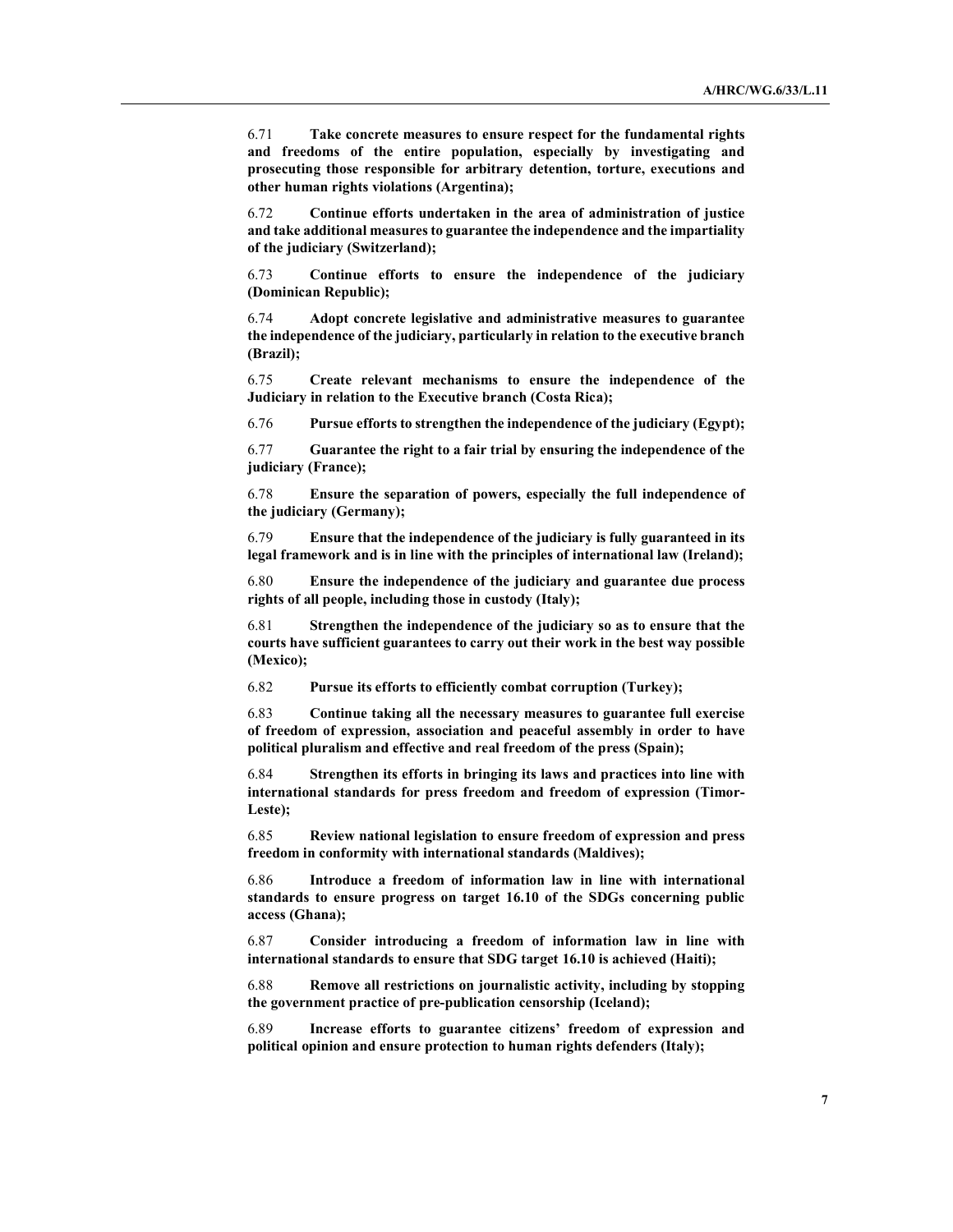6.90 Ensure a safe and enabling environment for human rights defenders in law and practice, so that they can carry out their work free from harassment or reprisals (Republic of Korea);

6.91 Put in place the adequate means to guarantee that human rights defenders can safely exercise their legitimate work (Spain);

6.92 Adopt measures to enable NGOs and human rights defenders to work safely and independently (France);

6.93 Investigate all threats and attacks against human rights defenders, journalists and activists and bring to justice those responsible (Zambia);

6.94 Create and maintain, in law and in practice, a safe and enabling environment for civil society human rights defenders, including by conducting prompt, thorough and impartial investigations into allegations of intimidation and reprisal against them and by bringing perpetrators to justice (Ireland);

6.95 Take the necessary steps to respect citizens' rights to free speech and freedom of peaceful assembly and association (Costa Rica);

6.96 Take steps to promote political tolerance by ending alleged political persecutions, arbitrary arrests and ill-treatment of prisoners in line with the amnesty measures announced by the Government (Ghana);

6.97 Release any political dissidents, human rights defenders or journalists that have been detained for legitimately exercising their freedom of expression, association or peaceful assembly (Australia);

6.98 Guarantee freedom of expression for activists, journalists and political opponents, including the right to participate in free, fair, equitable and transparent elections, organized by competent, independent and impartial national electoral bodies (Canada);

6.99 Take measures with a view to effectively apply Act No. 1/2004 on the smuggling of migrants and trafficking in persons (Sierra Leone);

6.100 Strengthen measures aimed at guaranteeing the effective application of the Law on Illegal Trafficking of Migrants and Trafficking in Persons (Honduras);

6.101 Fully implement the national plan to combat trafficking in persons and human smuggling, including developing procedures to proactively identify victims and ensure adequate victim protection and care (United Kingdom of Great Britain and Northern Ireland);

6.102 Strengthen measures to combat migrant smuggling and human trafficking (Côte d'Ivoire);

6.103 Continue to consolidate social justice and provision of more employment opportunities and support for vulnerable groups (Qatar);

6.104 Continue strengthening its social protection programmes in favour of the population, with special emphasis on the most vulnerable sectors (Bolivarian Republic of Venezuela);

6.105 Continue its fight against poverty and corruption (Nigeria);

6.106 Expedite the adoption of the national plan to combat poverty and mechanisms to monitor its implementation (South Africa);

6.107 Promote social justice and combat poverty (Sudan);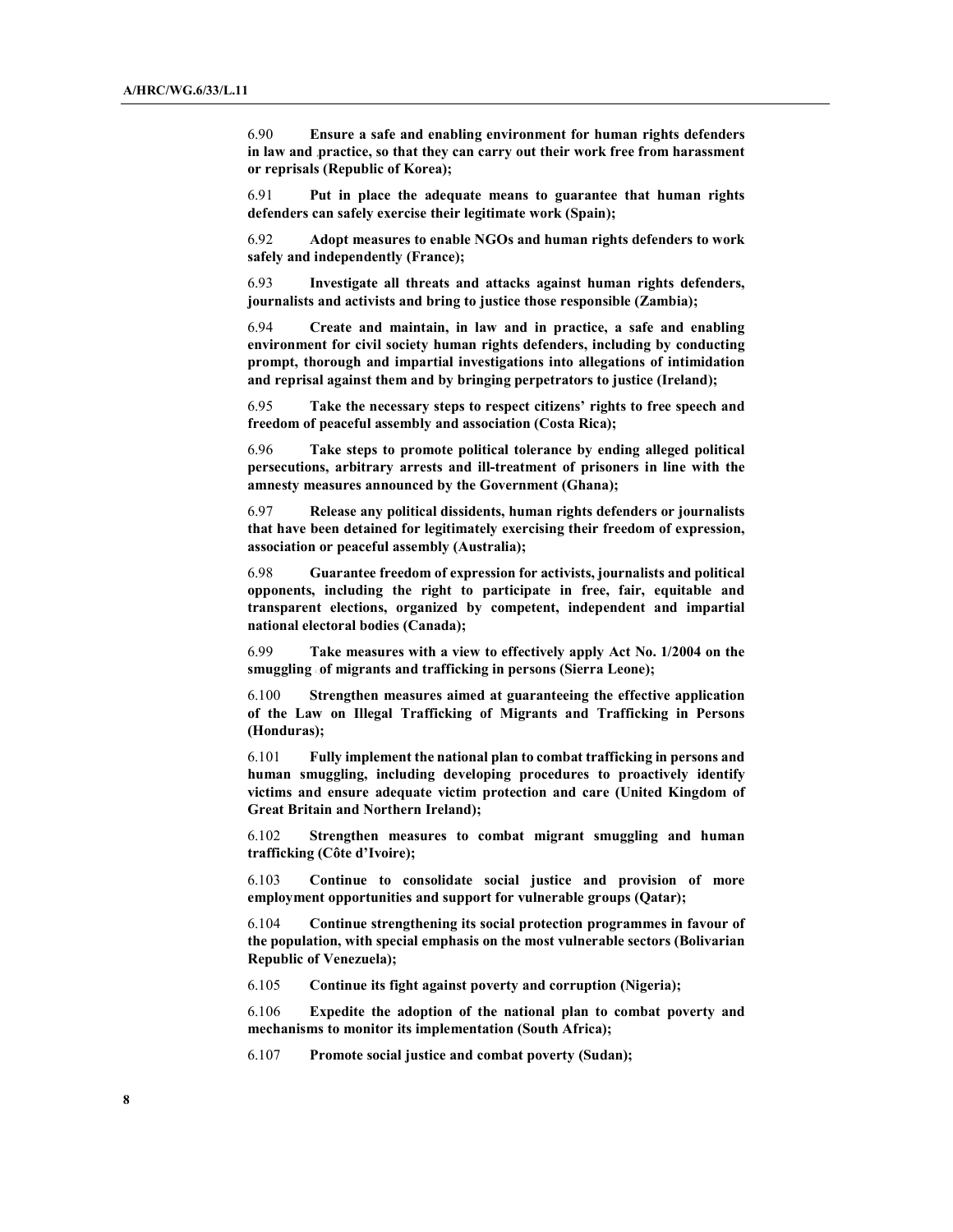6.108 Expand its poverty alleviation programme to further consolidate social well-being and equity (Zimbabwe);

6.109 Establish a specific plan for combatting poverty, particularly with regard to the achievement of Goals 3 and 4 of the 2030 Agenda, to improve access to education and healthcare in rural areas (Cabo Verde);

6.110 Allocate sufficient resources for poverty reduction, basic healthcare and primary education, in order to respond to the people's economic and social rights (Canada);

6.111 Continue giving priority to actions to eradicate poverty (Cuba);

6.112 Continue to promote economic and social development with a view to eliminating poverty and raising the people's living standards (Djibouti);

6.113 Continue developing actions that Equatorial Guinea has already initiated to defend the rights of the population for the right to access to water and sanitation through the development of a network in towns, the capital and main heads of provinces (Nicaragua);

6.114 Continue efforts in education and health development programs to benefit the largest number of the population (Libya);

6.115 Continue efforts to improve access to and the quality of healthcare and education, particularly in rural areas, including the expansion of literacy programmes (Cuba);

6.116 Develop and fully implement the Equatorial Guinea Malaria Vaccine Initiative and share good experiences in this regard (Democratic People's Republic of Korea);

6.117 Continue efforts to ensure that all citizens enjoy the right to health without discrimination (Egypt);

6.118 Take concrete measures in order to address stigma and discrimination against persons affected by leprosy and their family members, including through awareness raising campaigns (Portugal);

6.119 Step up its efforts for HIV/AIDS education in schools nationwide (Myanmar);

6.120 Step up efforts to reduce the prevalence of HIV/Aids (Congo);

6.121 Launch mass awareness campaigns to combat discrimination and stigmatization of people living with HIV/AIDS and to encourage them to use the health services in order to lower prevalence rates in the population (Angola);

6.122 Continue strengthening policies and programmes for the prevention and education of the health sector on HIV (Dominican Republic);

6.123 Continue efforts to combat the high prevalence of HIV/AIDS among women through awareness raising campaigns (Gabon);

6.124 Combat stigma and discrimination against persons affected by HIV/AIDS and implement a country-wide sexual and reproductive health education policy in the school system that specifically focuses on HIV/AIDS (Portugal);

6.125 Continue to strengthen its educational policies for the development and the wellness of its population (Bolivarian Republic of Venezuela);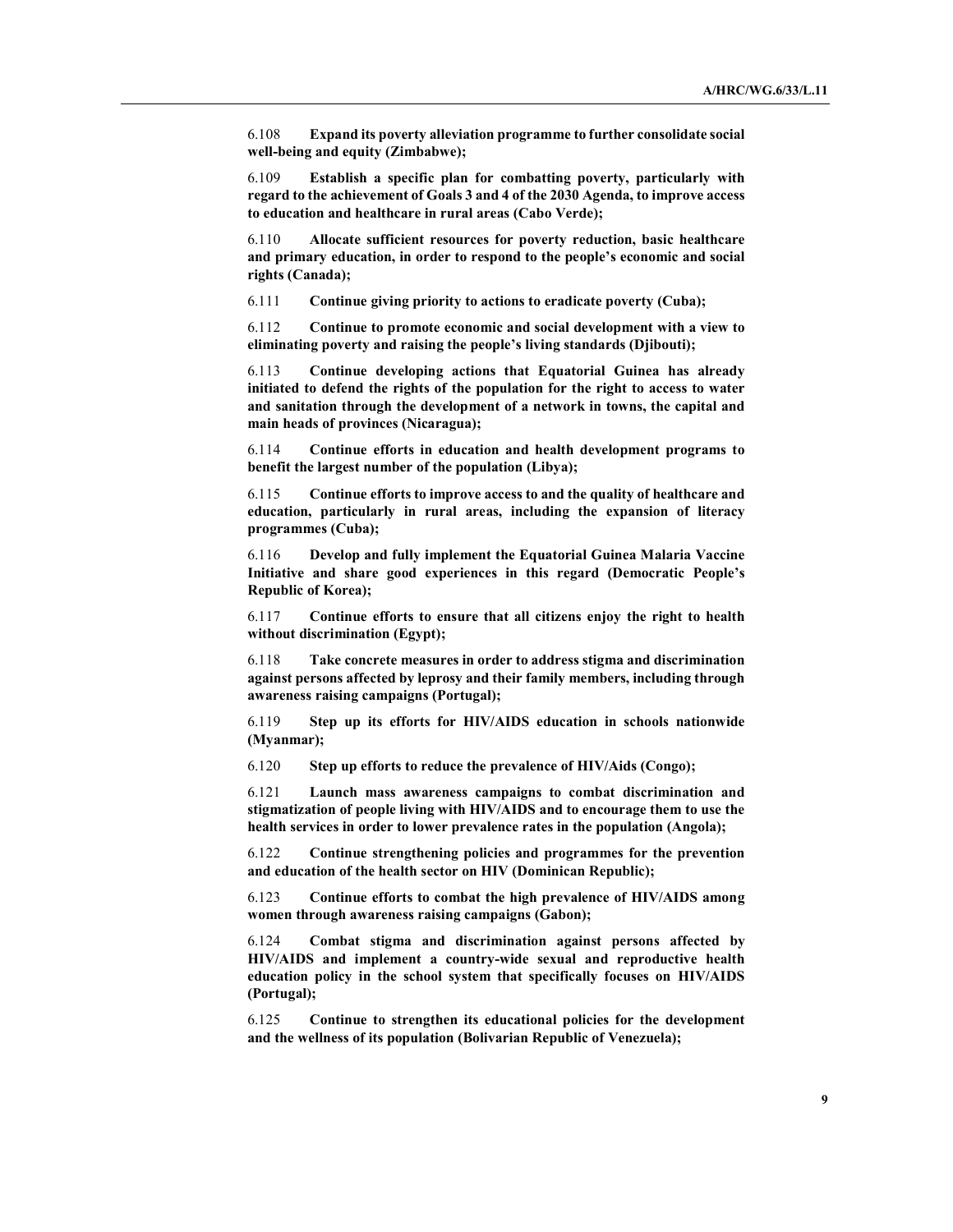6.126 Continue with the implementation of measures that support an inclusive approach to preschool and primary education, and reduces dropouts in secondary and higher education, especially among girls (Serbia);

6.127 Ensure the education development programmes include equal access to education by everyone, including children living with HIV/AIDS, early pregnant girls, children that lack financial means and children with disabilities (Myanmar);

6.128 Pursue efforts to combat school dropout and to improve the quality of education (Tunisia);

6.129 Strengthen efforts to improve access to education among vulnerable persons, including by removing all impediments to access to education by girls, and indigenous people (Uganda);

6.130 Strengthen legislation on the right to free and compulsory education (Algeria);

6.131 Strengthen the legal framework to effectively ensure free education up to 12 years of age (Congo);

6.132 Not to relent in its efforts at providing quality education and health care services for its people (Nigeria);

6.133 Strengthen legal provisions regarding the right to free and compulsory education (Honduras);

6.134 Step up its efforts in realizing the Horizon 2020 Plan, particularly by providing access to quality basic educational services (Indonesia);

6.135 Make efforts to ensure access to education (Iraq);

6.136 Tackle the risk of girls' school drop out by addressing early child marriage (Myanmar);

6.137 Take further measures to increase the rate of women at vocational and university education (Democratic People's Republic of Korea);

6.138 Continue to strengthen efforts aimed at promoting gender equality including through educational campaigns, while paying specific attention to the needs of rural woman (South Africa);

6.139 Redouble efforts to address inequalities based on gender, particularly in the area of politics and in the field of access to land (Gabon);

6.140 Redouble efforts to guarantee gender equality (Honduras);

6.141 Design a national strategy for the promotion of gender equality and women's rights with a view to empowering women economically and encouraging their participation in public and political life (Costa Rica);

6.142 Strengthen measures to eliminate discrimination and violence against women including through the adoption of legislation on gender equality that clearly prohibits discrimination against women (Rwanda);

6.143 Prohibit all forms of discrimination and violence against women (Kyrgyzstan);

6.144 Step up efforts in ensuring responsive measures to address violence against women (Philippines);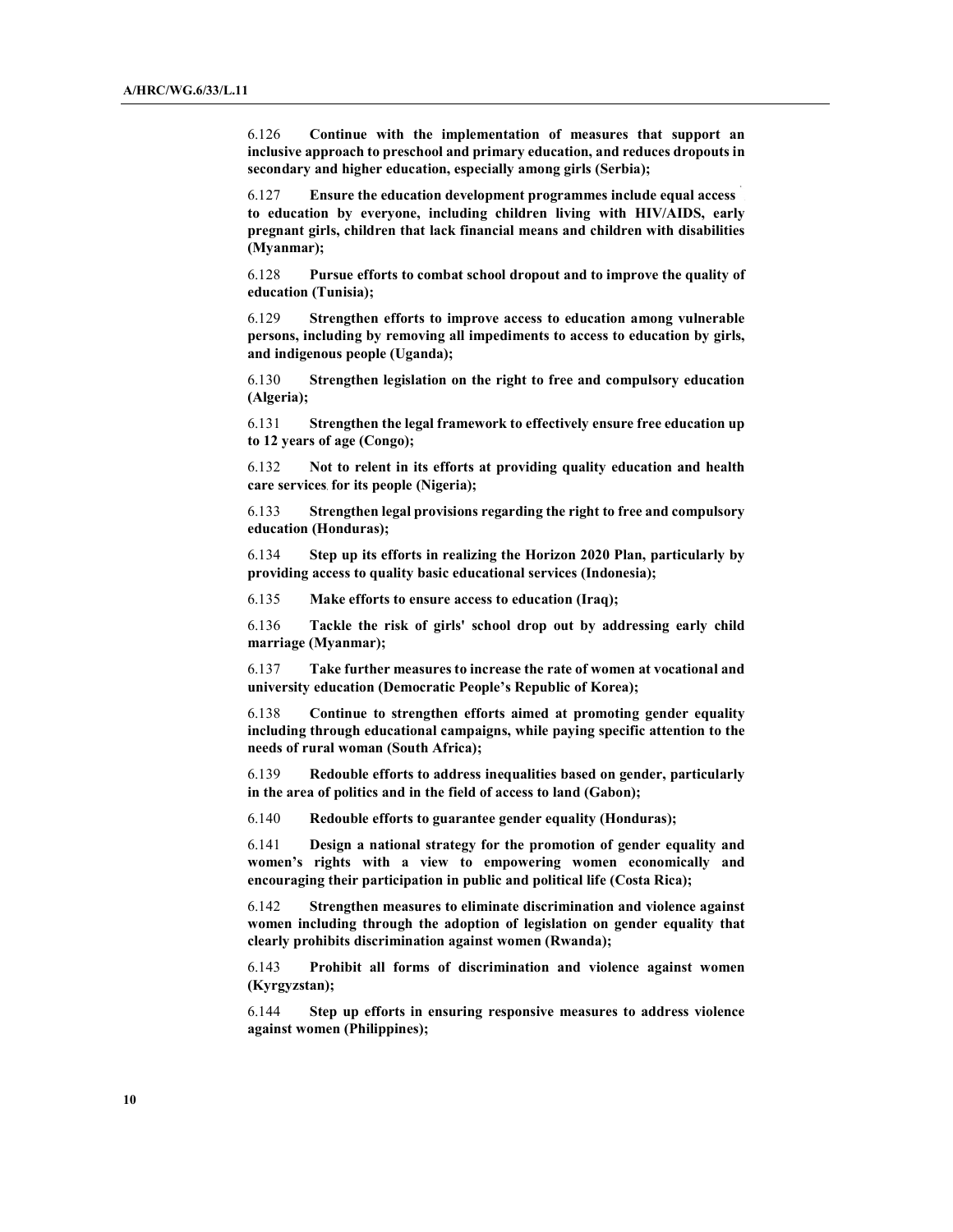6.145 Step up the efforts of strengthening the participation of women in political and public life and their representation in decision-making bodies (Ethiopia);

6.146 Remove all obstacles preventing more Equatorial Guinean women from being elected to decision-making positions in accordance with Article 13.2 of the Constitution and in full consultation with women stakeholders (Haiti);

6.147 Ensure the implementation of a legal framework that clearly prohibits discrimination and violence against women, in line with Sustainable Development Goal 5 (Netherlands);

6.148 Speed up the adoption of national legislation in connection with preventing and combatting violence against women (Russian Federation);

6.149 Continue combatting violence against women, especially sexual violence (Tunisia);

6.150 Take more measures aimed at curbing gender-based violence, especially violence against women and girls (Namibia);

6.151 Address all forms of violence against women and criminalise domestic violence (Zambia);

6.152 Introduce awareness raising, training and education, and prevention campaigns to combat violence against women (Zimbabwe);

6.153 Strengthen the strategies that are aimed at eradicating gender disparities and preventing violence against women (Plurinational State of Bolivia);

6.154 Ensure the implementation of strategies to fight and prevent violence against women and that equal opportunities are given to women and girls to address gender disparities (Botswana);

6.155 Further protect the rights of women and continue to fight violence against women (China);

6.156 Invest further efforts in preventing and reducing all forms of violence against women, as well as in providing adequate assistance to victims (Croatia);

6.157 Penalize marital rape and sexual harassment (Iceland);

6.158 Strengthen its legal framework to protect women's rights and prevent sexual violence against women, including through collaboration with other countries (Indonesia);

6.159 Take the necessary measures to combat domestic violence (Iraq);

6.160 Step up efforts aimed at protecting women and girl's rights, including by taking appropriate measures to prevent and combat early, child and forced marriage and domestic violence (Italy);

6.161 Vigorously combat early marriage (Congo);

6.162 Adopt educational and adequate measures to combat early marriage of girls in rural areas (Angola);

6.163 Encourage greater participation of women in the political sphere at the national and local levels (Indonesia);

6.164 Endeavour to fight stunted growth of children under 5 years of age (Botswana);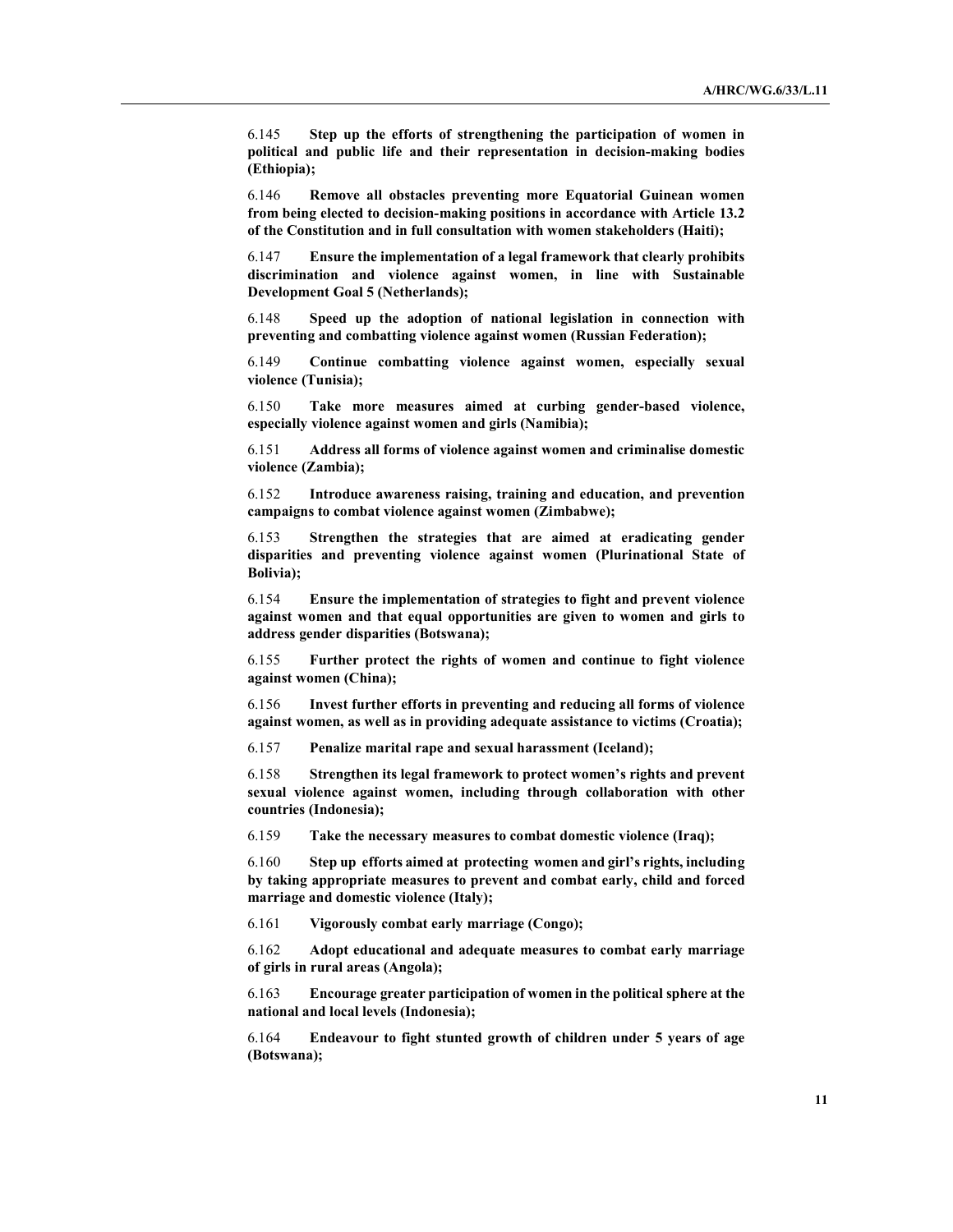6.165 Continue broadening the regulatory framework and the implementation of measures on the rights of persons with disabilities, with a view to ensuring their full social integration, including regarding healthcare, education and employment (Cuba).

7. The following recommendations will be examined by Equatorial Guinea, which will provide responses in due time, but no later than the forty-second session of the Human Rights Council.

7.1 Consider ratifying the International Convention for the Protection of All Persons from Enforced Disappearance, as a follow-up to its recommendation 135.16 of the second cycle (Burkina Faso);

7.2 Ratify the International Convention for the Protection of All Persons from Enforced Disappearance (Germany); (Ukraine);

7.3 Accede to the International Convention for the Protection of All Persons from Enforced Disappearance (Paraguay);

7.4 Ratify other relevant international human rights instruments including the Second Optional Protocol to the International Covenant on Civil and Political Rights, aiming at the abolition of the death penalty and the Optional Protocol to the Convention Against Torture (Spain);

7.5 Step up internal consultations for the ratification of the Optional Protocol to the Convention against Torture and the Optional Protocol to the International Covenant on Economic, Social and Cultural Rights (Costa Rica);

7.6 Accede to the Optional Protocol on the Convention against Torture and Other Cruel, Inhuman or Degrading Treatment or Punishment (Togo);

7.7 Ratify the Optional Protocol to the Convention against Torture and Other Cruel, or Inhuman Treatment or Punishment (Cabo Verde); (Ukraine); (Denmark);

7.8 Ratify the Optional Protocol to the Convention against Torture and Other Cruel, Inhuman or Degrading Treatment or Punishment, and fully implement Law 6/2006 prohibiting torture and guaranteeing reparation, including compensation (Germany);

7.9 Intensify its efforts to accede to the Optional Protocol to the UN Convention against Torture and Other Cruel, Inhuman or Degrading Treatment or Punishment (Georgia);

7.10 Intensify efforts to accede to the Optional Protocol to the UN Convention against Torture and Other Cruel, Inhuman or Degrading Treatment or Punishment (Ghana);

7.11 Ratify the Convention on the Prevention and Punishment of the Crime of Genocide (Rwanda);

7.12 Accelerate the process of ratifying the Convention on the Prevention and Punishment of the Crime of Genocide (Burundi);

7.13 Ratify the African Charter on Democracy, Elections and Governance (Senegal);

7.14 Ratify the African Charter on Democracy, Elections and Governance, adopted by the African Union in Addis Ababa on 30th January, 2007 (Zambia);

7.15 Extend standing invitation to all UN special procedures (Ukraine);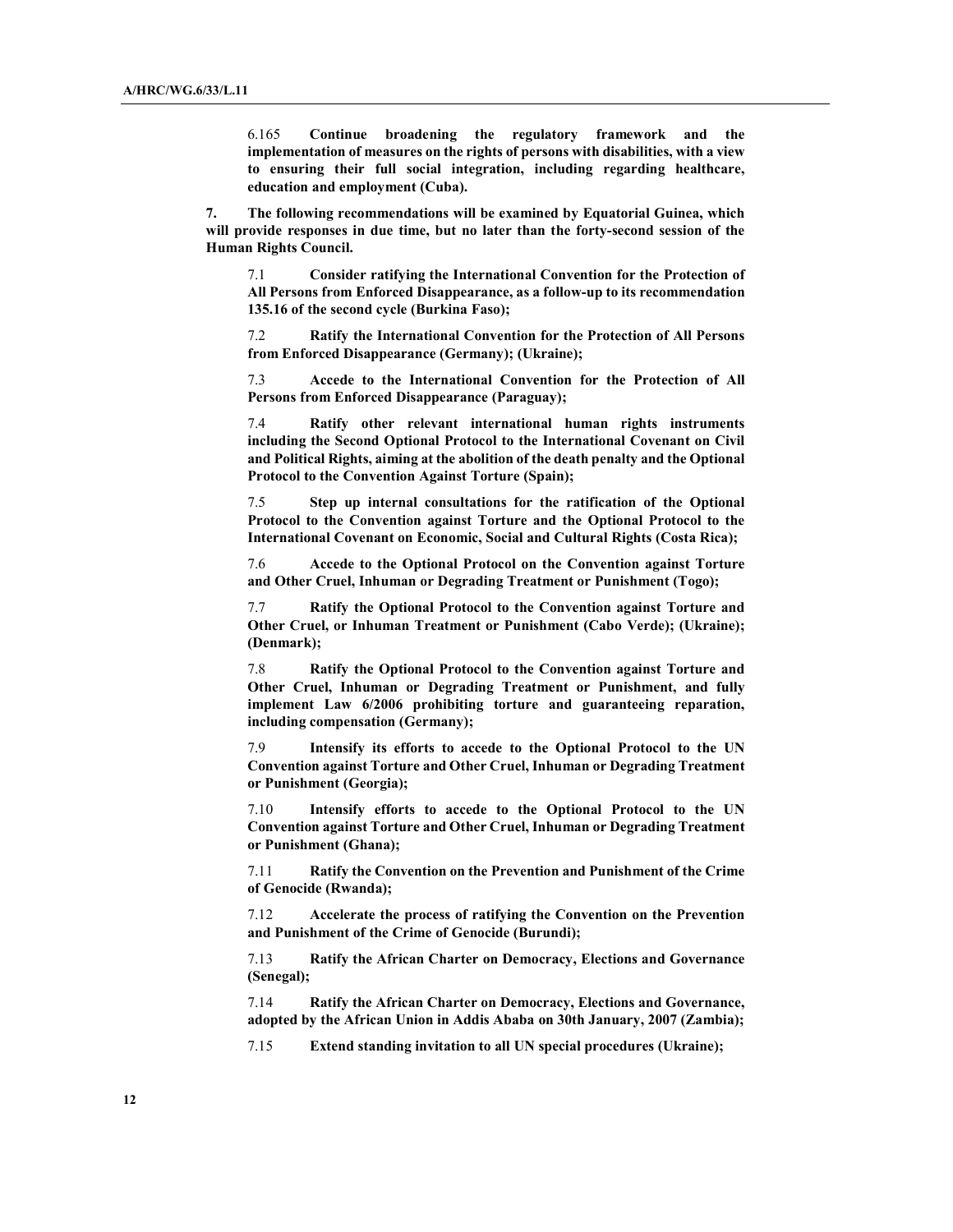7.16 Accept a visit from the Working Group on Arbitrary Detention (United Kingdom of Great Britain and Northern Ireland);

7.17 Consider the extension of a standing invitation to all special procedures mandate holders of the Human Rights Council (Latvia);

7.18 Apply effectively the 1998 United Nations Declaration on Human Rights Defenders and extend a standing invitation to the Special Procedures of the Human Rights Council, including the United Nations Special Rapporteur on the situation of human rights defenders (Portugal);

7.19 Guarantee full independence of the Office of the Ombudsman in its appointment and function in line with the Paris Principles (Republic of Korea);

7.20 Continue its efforts to put in place the Rule of Law in all its facets to allow the Equatoguinean society to better benefit from the economic and commercial development of the country (Turkey);

7.21 Investigate and hold accountable security forces and other government officials for human rights violations and abuses, including reported extrajudicial killings, torture, and arbitrary arrests and detentions of journalists, civil society actors, and political opposition members (United States of America);

7.22 Fully apply Law No. 6/2006 on the prohibition of torture and conduct independent inquiries against the alleged perpetrators of acts of torture, followed by legal proceedings as need be (Belgium);

7.23 Put an end to detention outside of any legal framework by setting up an independent body for the control of places of deprivation of liberty (France);

7.24 Repeal or amend legislation that infringes upon the freedoms of expression, association and peaceful assembly and institute a legal framework that protects these fundamental freedoms and punishes those who violate them (Australia);

7.25 Promote freedom of expression for the press and media and ceasing the imprisonment of journalists by decriminalising defamation (United Kingdom of Great Britain and Northern Ireland);

7.26 Take effective measures to better protect the rights to freedom of expression, assembly, and association, and investigate and prosecute all threats and attacks against human rights defenders (Germany);

7.27 Enact legislation to ensure full and adequate protection for human rights defenders so they can exercise their activities in a democratic space free of restrictions (Switzerland);

7.28 Adopt and enact laws that efficiently recognize and protect all human rights defenders and ensure comprehensive, prompt and independent investigations against all allegations of human rights violations against human rights defenders and bring to justice the perpetrators of such crimes (Uruguay);

7.29 Adopt and implement legislation which recognizes and protects human rights defenders (Ghana);

7.30 Adopt the necessary steps to guarantee freedom of expression for human rights defenders and journalists, particularly by investigating and prosecuting threats and reprisals against human rights defenders and journalists (Argentina);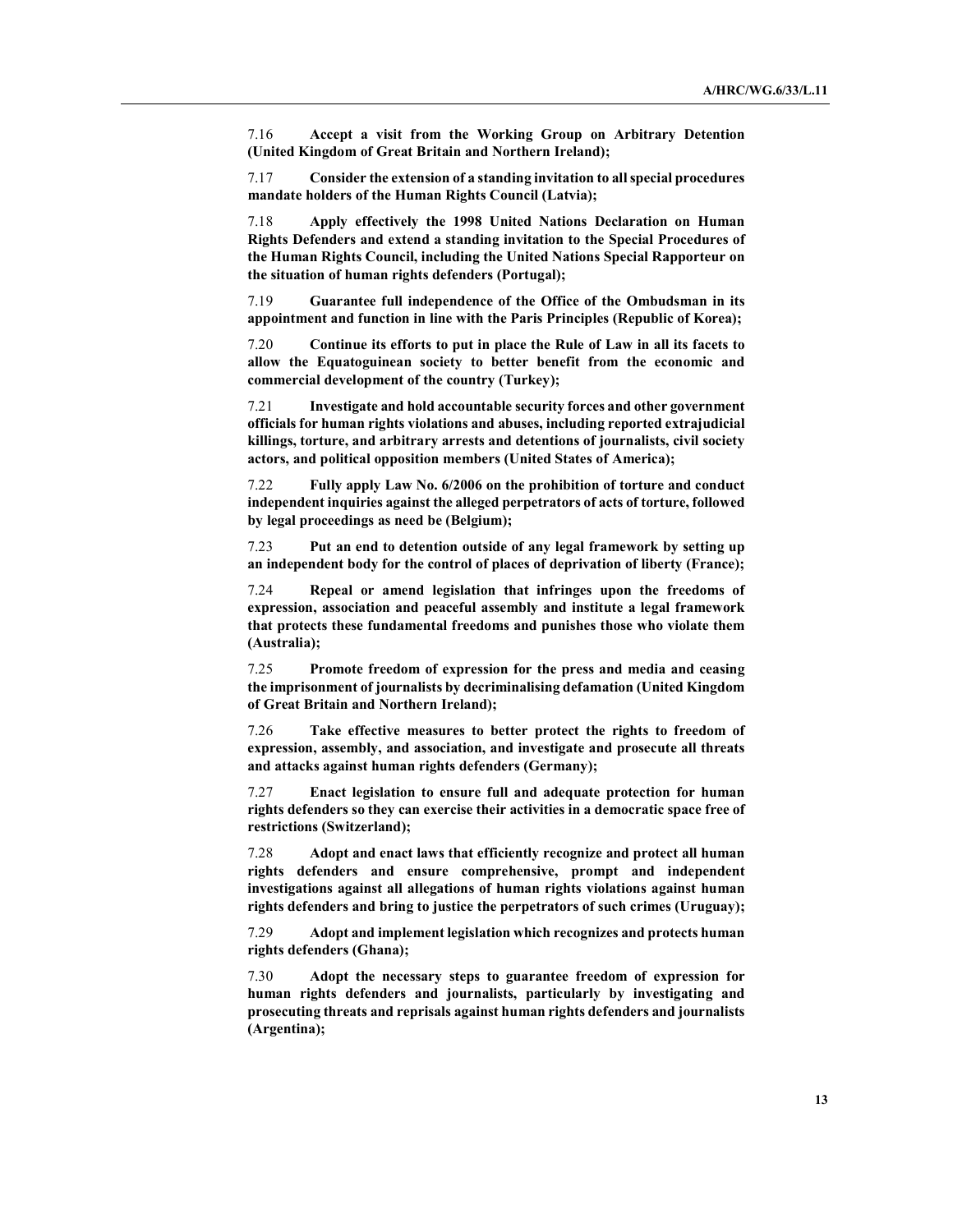7.31 Adopt and apply legislation recognizing and protecting the fundamental rights of human rights defenders (Belgium);

7.32 Remove undue restrictions on civil society and the media by reforming Law 1/1999 to be consistent with international obligations on the rights to freedoms of expression, association, and peaceful assembly, and to streamline registration processes (United States of America);

7.33 Amend Law No1/1999 to facilitate the swift registration of Civil Society Organisations that have submitted applications and evaluate all applications on their merits (Australia);

7.34 Bring legislation on freedom of expression and association in line with international standards, including through the amendment of NGO regulation Law 1/1999 (Netherlands);

7.35 Remove laws restricting NGO activity and reform Law 1/1999 regulating NGOs in order to facilitate their registration and enable their full and independent functioning (Iceland);

7.36 Take effective steps to prevent and punish cases of harassment and intimidation of human rights defenders (Chile);

7.37 Adopt effective measures to prevent and punish cases of harassment and intimidation of human rights defenders (Denmark);

7.38 Take all measures to protect and support opposition members, journalists, human rights defenders, including women human rights defenders, and civil society organizations; investigate all attacks against them; and bring the perpetrators to justice (Iceland);

7.39 Enact a law clearly prohibiting discrimination against women and cancel the ministerial ruling of 18 July prohibiting girls from enrolling in and/or attending school during pregnancy (Canada);

7.40 Guarantee the rights to education and health, especially for children, including by ending the policy of excluding pregnant minors from school (France);

7.41 Complete the process of adopting the Personal and Family Code and the process of drafting and adopting the bill on gender-based violence (Gabon);

7.42 Continue its policy of combatting disparities between men and women, by adopting the draft Personal and Family Code (Côte d'Ivoire);

7.43 Expedite the approval of the Family Code which is aimed at eradicating gender based disparities and prevention of violence against women (Sierra Leone);

7.44 Speed up the approval of the Personal and Family Code (Ukraine);

7.45 Accelerate the drafting and adoption of a law on gender equality that clearly prohibits discrimination against women, in line with the treaties and conventions ratified by the country, ensuring that it is adequately disseminated, known and respected (Chile);

7.46 Provide adequate annual financial assistance to programmes of the country aimed at changing the understanding of masculinity in the country and promoting gender equality, and consider expanding such programmes throughout the country (Haiti);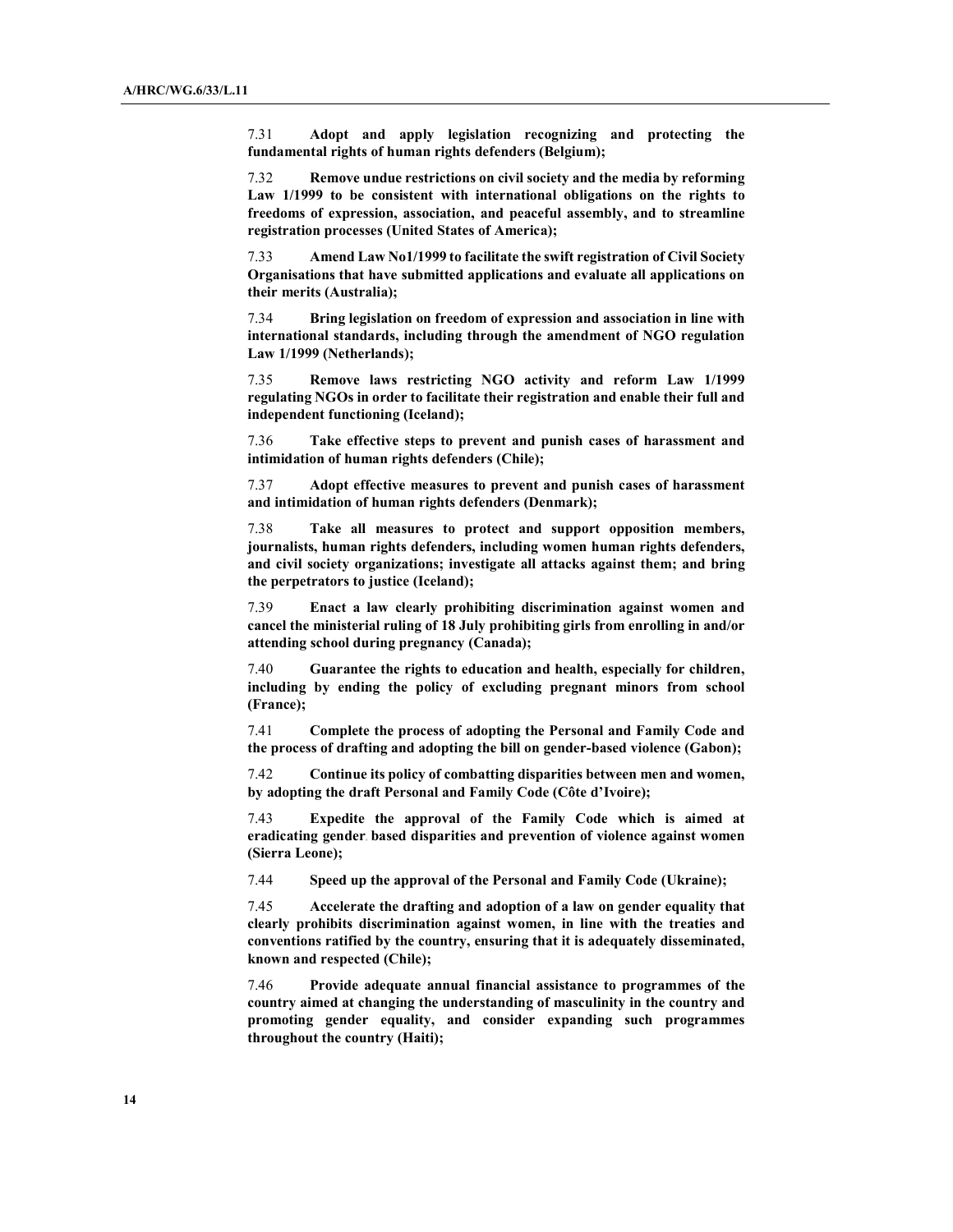7.47 Incorporate domestic and intra-family violence as a crime, in particular violence against women and children, and adopt the necessary measures to ensure the training of the competent authorities (Mexico);

7.48 Adopt without delay a law prohibiting the infliction of corporal punishment on children in all settings, including the family (Senegal);

7.49 Prioritize the protection of children's rights, to eradicate corporal punishment in all settings, including at home and repeal defence arguments to justify it (Algeria);

7.50 Prioritise the protection of the rights of the child, eradicating corporal punishment and domestic violence and enhancing access to education services (Kyrgyzstan).

8. The recommendations formulated during the interactive dialogue/listed below have been examined by Equatorial Guinea and have been noted by Equatorial Guinea:

8.1 Abolish the death penalty, by revising the Constitution and by ratifying the Second Protocol to the International Covenant on Civil and Political Rights, aiming at the abolition of the death penalty (France);

8.2 Abolish the death penalty and investigate all unlawful killings and extrajudicial executions committed by law enforcement agencies personnel and accede to the Second Optional Protocol to the International Covenant on Civil and Political Rights aiming at the abolition of the death penalty (Paraguay);

8.3 Consider acceding to and ratifying the Rome Statute of the International Criminal Court (Uruguay);

8.4 Take further steps towards the accession to the Rome Statute of the International Criminal Court (Germany);

8.5 Ratify the Rome Statute of the International Criminal Court and to fully align national legislation with all obligations under the Rome Statute (Latvia);

8.6 Allow elected members of political parties, including Citizens for Innovation, to take their seats immediately (United States of America).

9. All conclusions and/or recommendations contained in the present report reflect the position of the submitting State(s) and/or the State under review. They should not be construed as endorsed by the Working Group as a whole.